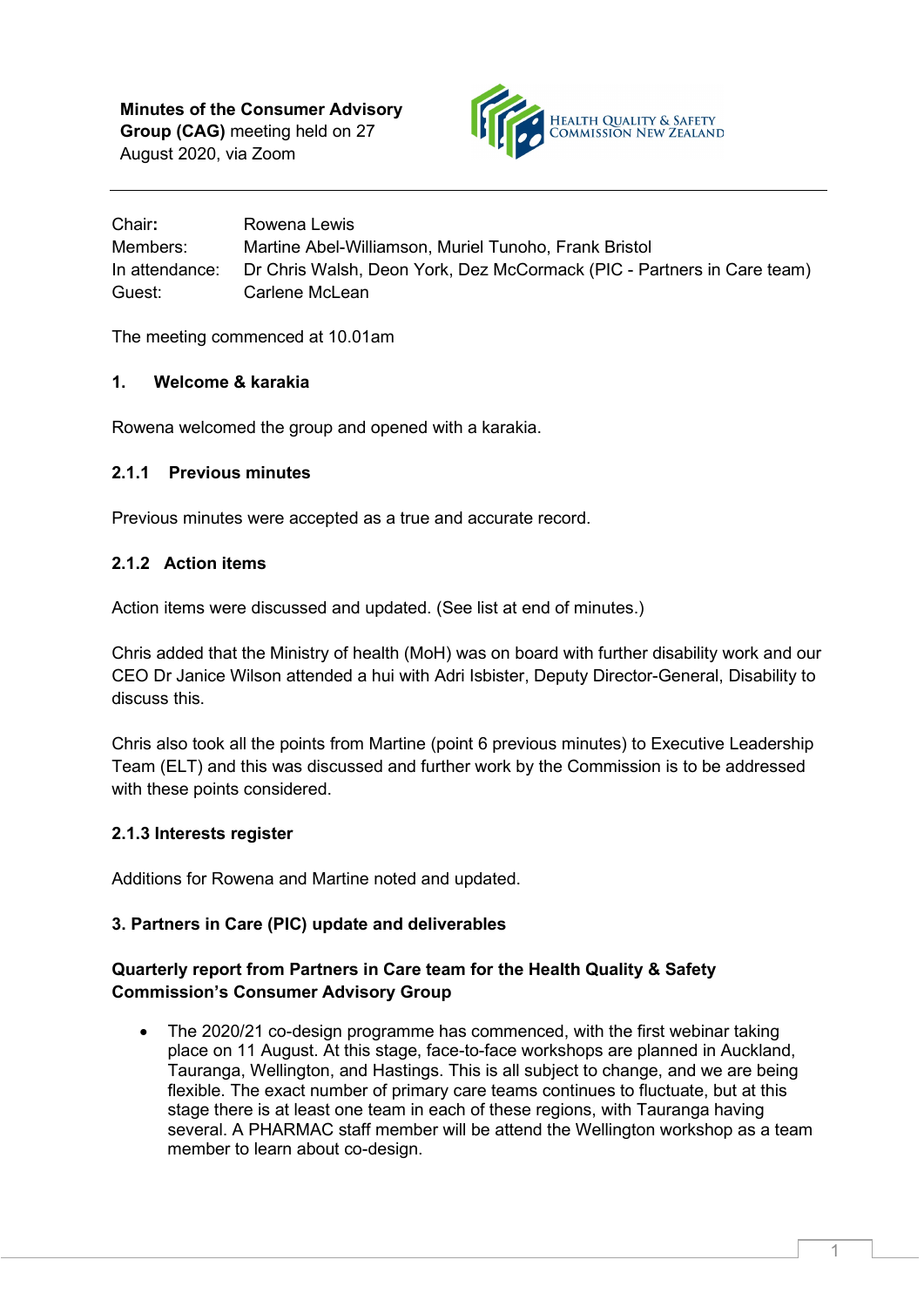- We have been catching up with consumer councils, running Zoom meetings, and webinars as we continue to ready the sector for the Quality and Safety Marker (QSM) for consumer engagement. Early feedback would suggest that consumer groups are more open to it than providers, although we certainly have provider champions as well. All DHBs must report in to the QSM by March 2021.
- We now turn our attention to updating Let's PLAN (with telehealth in mind), and our popular health literacy resource. This was originally developed for providers, but we will also develop this resource with consumers in mind, and with an equity focus.
- The Commission has been developing a 'hub' with COVID-19 resources. At some stage we would like to contribute by sharing stories from the community of success during COVID. You may all recall the discussions we had about local community stories.
- We will work with Dr Lynne Maher on scoping an online resource for providers who wish to understand co-design. We are putting an internal group together from around the Commission to explore what content is required.

Deon spoke to the points above and added further feedback re QSM and District health Boards (DHBs) setting up their governance groups etc.

There is a lot of work being done around the webinars and the next and final one on 7 Oct will be focused on pilot sites experiences and answering questions.

Rowena asked about what work the Commission is doing around COVID-19 and Chris spoke to this.

Chris also talked about the BIM and that this was further developing.

### **4**. **Members environmental scan**

### **Rowena**

Last board hui talked about the briefing to the Incoming Minister (BIM) – now probably presented in Nov now due to delayed election.

New cancer agency getting an advisory group established.

New awareness of masks that we need to be using them. The new normal.

### **Muriel**

Busy in primary care around telehealth with the change in alert levels. Has health minister visiting her practice tomorrow – showing their integrated model of care.

Setting up a patient advisory service in the service.

There's an impact in community with job loses/lower wages and some fear with uncertainty.

### **Frank**

A lot happening in mental health especially with COVID-19. People coping the best they can. There's not been extra money for any of the programmes Frank is involved in. 0800 820 080 is the free counselling service.

Frank provided a written report as follows:

- A Mental Health & Addiction (MH & A) Partnership Group has been meeting to push forward several work packages:
	- o Contracting framework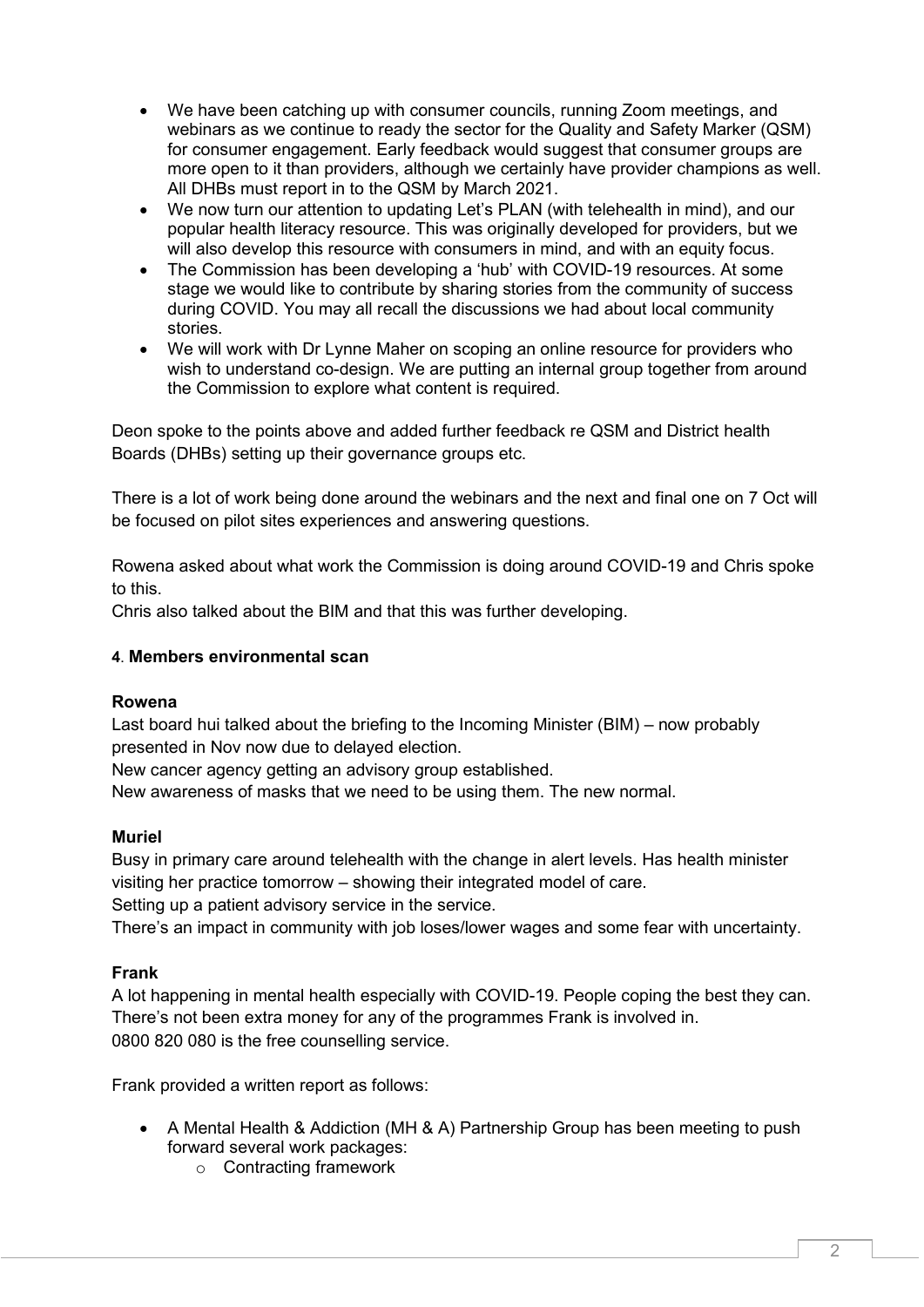- o Commissioning
- o WD
- o Data
- o Audit<br>∩ Stiam
- Stigma & Discrimination
- Initial Mental Health & Wellbeing Commissions Draft Outcomes Framework consultation with Lived Experience leaders and other stakeholders. Draft document fed back and a high-level draft available for feedback.
- Initial Mental Health & Wellbeing Commissions Draft "wellbeing definition" consultation with Lived Experience leaders and other stakeholders. Draft document so not yet available for distribution.
- Initial Mental Health & Wellbeing Commissions publication of He Ara Oranga Mānuka Takoto, Kawea Ake / Upholding the Wero Laid in He Ara Oranga. Can be downloaded at: [https://www.mhwc.govt.nz/assets/Interim-Report/Upholding-the-Wero-Laid-in-He-](https://www.mhwc.govt.nz/assets/Interim-Report/Upholding-the-Wero-Laid-in-He-Ara-Oranga.pdf)[Ara-Oranga.pdf](https://www.mhwc.govt.nz/assets/Interim-Report/Upholding-the-Wero-Laid-in-He-Ara-Oranga.pdf)
- MHA Act Review& replace consultation. Continues but slow progress. Started 2014- 2016 DAP action 10 c).
- MHA Act Guidelines review new guidelines due later this month. The Guidelines are just going through formal editing and formatting at the MoH. They are hoping to have it up on their website by the end of August 2020. The delay in publishing these guidelines were largely due to COVID-19.
	- $\circ$  The technical aspects in the operation of the Act have not changed, e.g. the process of assessment and treatment, the statutory requirements of various documentation, and the overall compulsory treatment order process.
	- $\circ$  A number of key changes and emerging issues have been signalled in the revision of these guidelines. In particular:
		- the growing influence of rights-based approaches and how these can be better promoted within the parameters of the current Mental Health Act.
		- the need to give greater emphasis to our obligations under Te Tiriti o **Waitangi**
		- the impact of He Ara Oranga, and in particular, the feedback from people with lived experience and families and whānau on how they experience the current administration of the Act.
		- Due to the size of the revised guidelines, the Ministry has maintained the main document that interprets the legislation and created a companion document that focuses on human rights in relation to compulsory assessment and treatment.
- Ministry of Health MHA Lived Experience Knowledge Exchange Network meeting by Zoom monthly or bi-monthly. Facilitated by "People at the Centre" team with the DDG MHA office at the Ministry of Health.
- National MHA KPI & Benchmarking Project has a new host: Te Pou. The work is being completely refreshed. See [www.mhakpi.health.nz](http://www.mhakpi.health.nz/) although that website will be rebuilt soon.
- National MHA Knowledge Exchange Network being built by Te Pou. See attached document.
- Health & Disability System Review by Heather Simpson has significant implications at a structural level and note Mental Health focus is on what is already occurring,
- The Suicide Prevention Office is leading the implementation of Every Life Matters: He Tapu te Oranga o ia tangata Suicide Prevention Strategy 2019-2029 and Suicide Prevention Action Plan 2019-2024 for Aotearoa New Zealand (He Tapu te Oranga) See [https://www.health.govt.nz/publication/every-life-matters-he-tapu-te-oranga-o-ia](https://www.health.govt.nz/publication/every-life-matters-he-tapu-te-oranga-o-ia-tangata-suicide-prevention-strategy-2019-2029-and-suicide)[tangata-suicide-prevention-strategy-2019-2029-and-suicide](https://www.health.govt.nz/publication/every-life-matters-he-tapu-te-oranga-o-ia-tangata-suicide-prevention-strategy-2019-2029-and-suicide)
- Disabled Person Collective Balance Aotearoa represents people with Psychosocial Disability in the 7 organisations and along with the other DPOs are working with the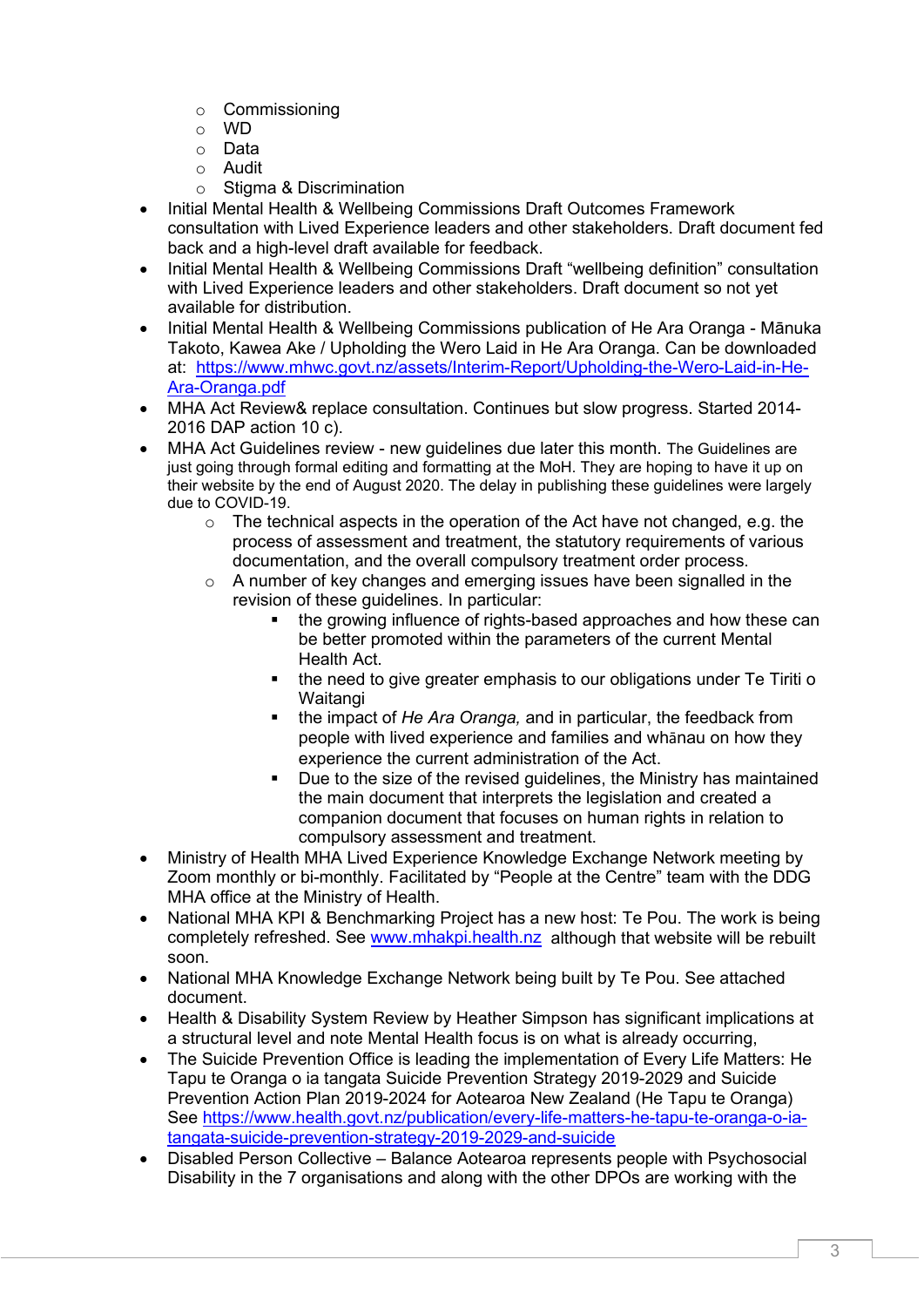Ombudsman's office to hear what disabled people experienced during the COVID-19 pandemic. Some provisional themes have been identified so far as main challenges for disabled people, but these themes will of course change/grow once we hear from more people about their experiences. This engagement will inform the bulk of the Ombudsman report, along with its thematic structure, as well as examining disability rights in New Zealand under the UNCRPD during the COVID-19 pandemic

- PROTECTING AND PROMOTING MENTAL WELLBEING: BEYOND COVID-19-The University of Auckland see: [https://informedfutures.org/wp](https://informedfutures.org/wp-content/uploads/Protecting-and-Promoting-Mental-Wellbeing.pdf)[content/uploads/Protecting-and-Promoting-Mental-Wellbeing.pdf](https://informedfutures.org/wp-content/uploads/Protecting-and-Promoting-Mental-Wellbeing.pdf)
- Monitoring and Advocacy Report of the Mental Health Commissioner 2022 see: [https://www.hdc.org.nz/media/5517/hdc-aotearoa-new-zealands-mental-health](https://www.hdc.org.nz/media/5517/hdc-aotearoa-new-zealands-mental-health-services-and-addiction-services-2020.pdf)[services-and-addiction-services-2020.pdf](https://www.hdc.org.nz/media/5517/hdc-aotearoa-new-zealands-mental-health-services-and-addiction-services-2020.pdf)
- COVID-19 Psychosocial and Mental Wellbeing Recovery Plan see: [https://www.health.govt.nz/system/files/documents/publications/covid-19-psychosocial](https://www.health.govt.nz/system/files/documents/publications/covid-19-psychosocial-mental-wellbeing-recovery-plan-15may2020.pdf)[mental-wellbeing-recovery-plan-15may2020.pdf](https://www.health.govt.nz/system/files/documents/publications/covid-19-psychosocial-mental-wellbeing-recovery-plan-15may2020.pdf)

## **Martine**

Mainly involved in sexual violence prevention pandemic group for disabled people. Issues with lock down and some being stuck in their situation. There's no data to really know the effect of sexual violence on disabled people.

Getting feedback/consultation on a report on how services are working during this time.

# **5. Board paper: Appointment terms for members**

All Ok. Standard business work.

# **6. Board Paper: Review of Terms of Reference (TOR)**

There was a detailed discussion. Amendment to be made to include working in partnership with Te Rōpū. (4.2)

Frank requested reference to pro equity. The significance of ensuring equity for Maori Health outcomes and a statement that we are committed to honouring our obligations under Te Tiriti o Waitangi.

Chris added that Franks comments also relate to the re-write in the Board paper "implications" area.

The decision was made to pull the paper from the Board and look at the wording around Clause 4, to include the above. Dez to redraft TOR for the group.

In addition, Martine to put a disability lens over the TOR.

# **7. Briefing for incoming minister.**

There's an updated version still to come. There's a new style in its presentation. Written by Carl Shuker, Principal Advisor, Publications and Shelley Hanifan, Principal Advisor, Policy. There will be an out of session paper.

## **8. Board paper: Perinatal & Maternal Mortality Review Committee report (PMMRC)** Chris spoke to the report.

There was some disappointment that the report and recommendations are much the same as in previous reports. But points made about suicide and screening tools maybe good however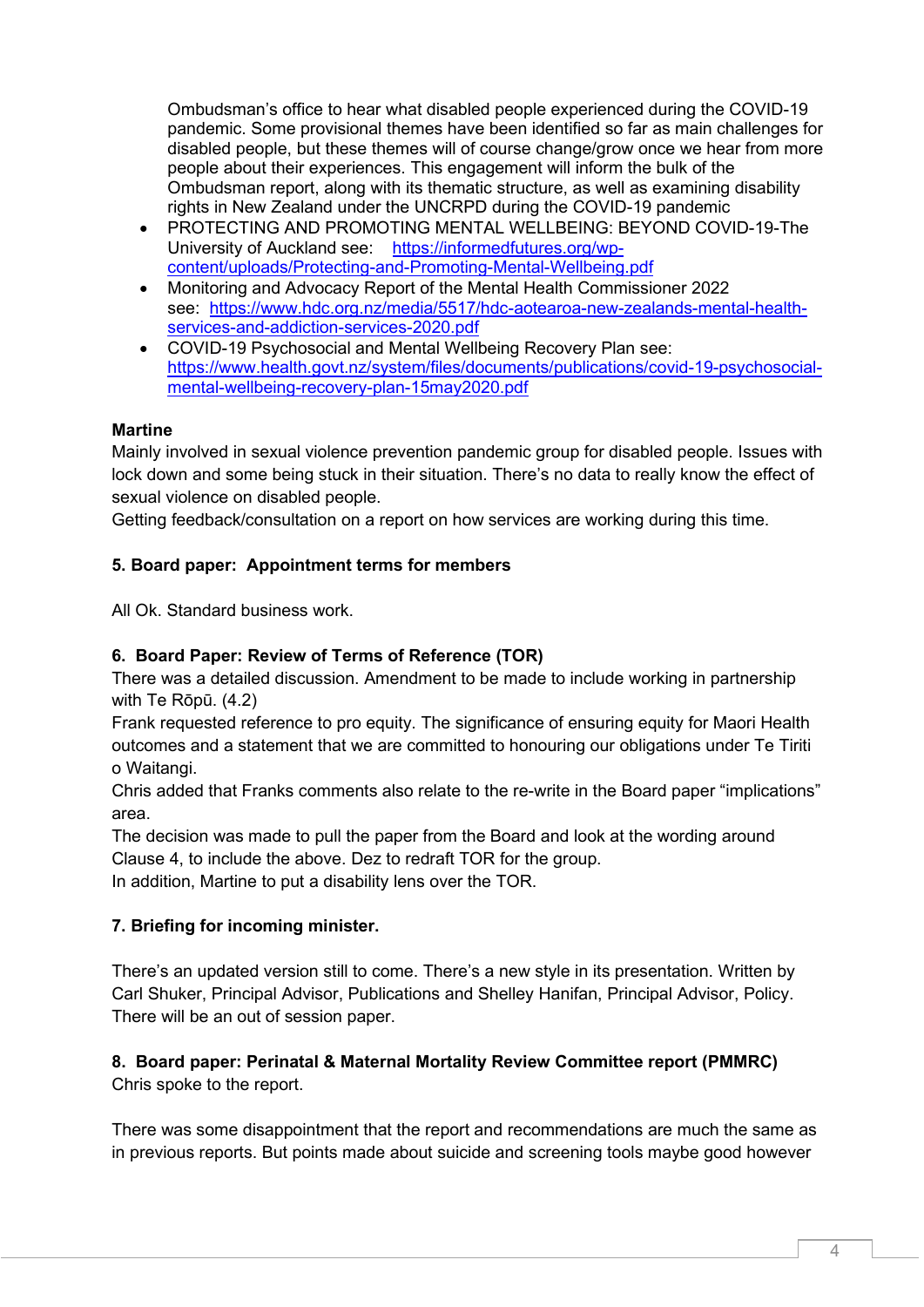the problems are there in delays in treatment, particularly for Maori, and these need to be addressed as a matter of urgency.

We need more coordinated recommendations. How do we know if things are improving? Rowena commented specifically on recommendations.

Muriel thought recs were reasonable. But will the rec's lead to improvement? Do we have confidence that there will be change and improvements? Muriel just wants Māori to have the same experience/outcomes. Not less.

### **The written feedback provided to PMMRC is:**

The Consumer Advisory Group (CAG) appreciated the opportunity to read and comment on both the PMMRC and POMRC reports. CAG focused on the 'where to from here' when reading both documents and remain very interested in what happens with the data and how it is used to make positive changes to the system.

- CAG recalls that last year there was a recommendation around peripartum hysterectomy and hypertension. The challenges at that time were morbidity severity being reduced, lack of knowledge and skills in 40% of the cases, early identification and treatment in 63% of the cases and failure to follow recommended best practice in 68% of cases. In other words, documentation and communication featured prominently. This was mentioned in the context of continuity, not just in terms of recommendations, but also the overall picture of perinatal and maternal health.
- This year: death by suicide. Recommendation is there is an updated validated screening tool for Māori. This was noted as one strategy, but others were discussed such as upskilling workforce and following best practice. It was discussed that this might also reduce postnatal depression and suicide. These also need to be addressed as a matter of urgency. It links with other recommendations as well. CAG wondered if the suicide mortality review committee also holds this view in terms of a solution. This raises the inter-relationships between the committees. Does SuMRC recommend the use of this kind of tool to screen for suicide?
- Do we have the confidence that the recommendations will bring change for whānau?
- CAG support women and whānau having the opportunity to contribute to review.
- How practical is the coronial report recommendation?
- It would be ultimately useful to get the recommendations about 'best practice' in an easily digestible format for clinicians.

### **9. Board paper: Perioperative Mortality Review Committee (POMRC) report**

Rowena: Rec's look they will make quite a bit of work for people, in the current environment. (COVID). Why are Māori not getting the CT scans for neuro problems? This should be looked at.

Muriel: Spoke of case where Māori guy presented with stroke – Auto presumption by staff "there's not a lot of hope here". When explained by wife he was non-smoker and fit, attitudes of staff changed, and this motivated staff. Bit sad that there's a presumption based on race. Attitudes need to change. These are real people.

Frank – unbiased training needed. Where is this training at? Frank will ask locally as we have no info re this.

Rowena mentioned recs should be in importance order.

### **The written feedback provided to POMRC is:**

• A lot of recommendations. Perhaps they need to be prioritised.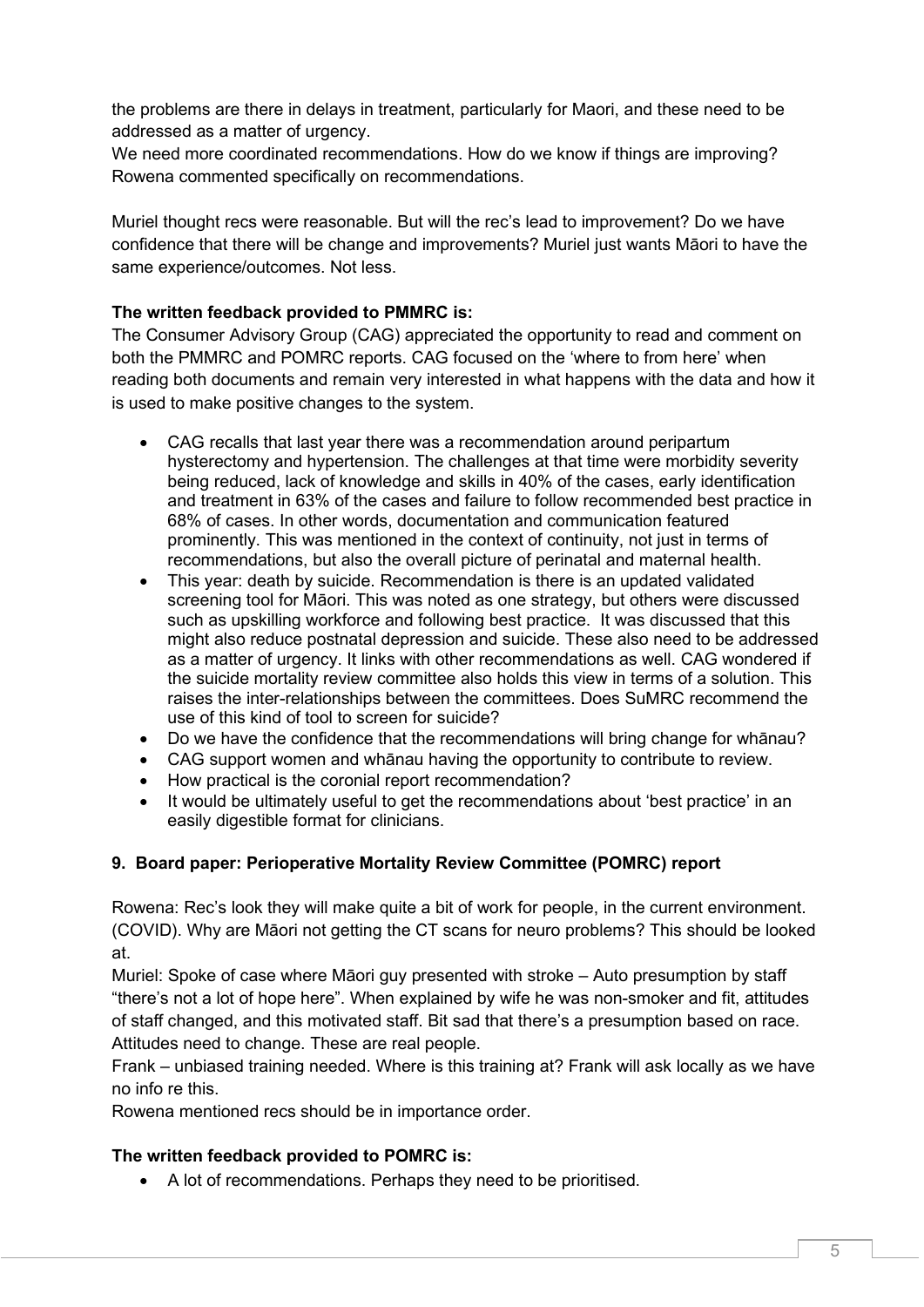- These data represent faces, families and real people. CT scan for Māori is the most important recommendation. Interesting that it is better treated in a neurosurgical facility – how many are there?
- CAG viewed the following recs as particularly important: 1, 2, 4, 5, 8, 9, 10. There was some discussion about how these could be prioritised.

### **10. Board paper: Whakakotahi evaluation report**

This was for noting, not for comment

#### **11. Suicide Mortality Review Committee (SuMRC) relationship with Suicide Prevention office** Carlene McLean attended for this item.

Franks led this with questions.

Carlene gave the history. And spoke to the relationship with the SuMRC and the Suicide Prevention office.

Frank would like to see more emphasis on community wellbeing than suicide prevention. Carlene also commented on Rainbow connection suicide. Data is limited in this area at this stage.

Carlene later provided some follow-up documents that were shared with the group. These are:

- a) SuMRC logic model,
- a) SuMRC review process overview
- b) SuMRC mind map

### **12. Discuss further work in the disability area (see item 6 from previous minutes)**

Due to timing - this will be carried forward to next hui

### **13. Other business**

Chris mentioned Patient Safety day on 17 November. and invited the group to contribute to a short video. Anyone interested to let Chris know.

### **14. Karakia & close**

Chris closed with a karakia.

**Next hui** (zoom)**: 5 Nov 2020.** There will be out of session papers around 15 October for the 30 October Board zui.

### **Actions List:**

| Date         | Action                                                                                                   | <b>Responsibility</b>                                                                                                          |
|--------------|----------------------------------------------------------------------------------------------------------|--------------------------------------------------------------------------------------------------------------------------------|
| 27 June 2019 | (brought forward from previous actions)<br>Attendance by HQSC at a DPO Coalition hui to<br>be requested. | Email sent 10 July<br>requesting template<br>to attend hui. (27/8<br>update) No<br>response and<br>Martine will follow-<br>up. |